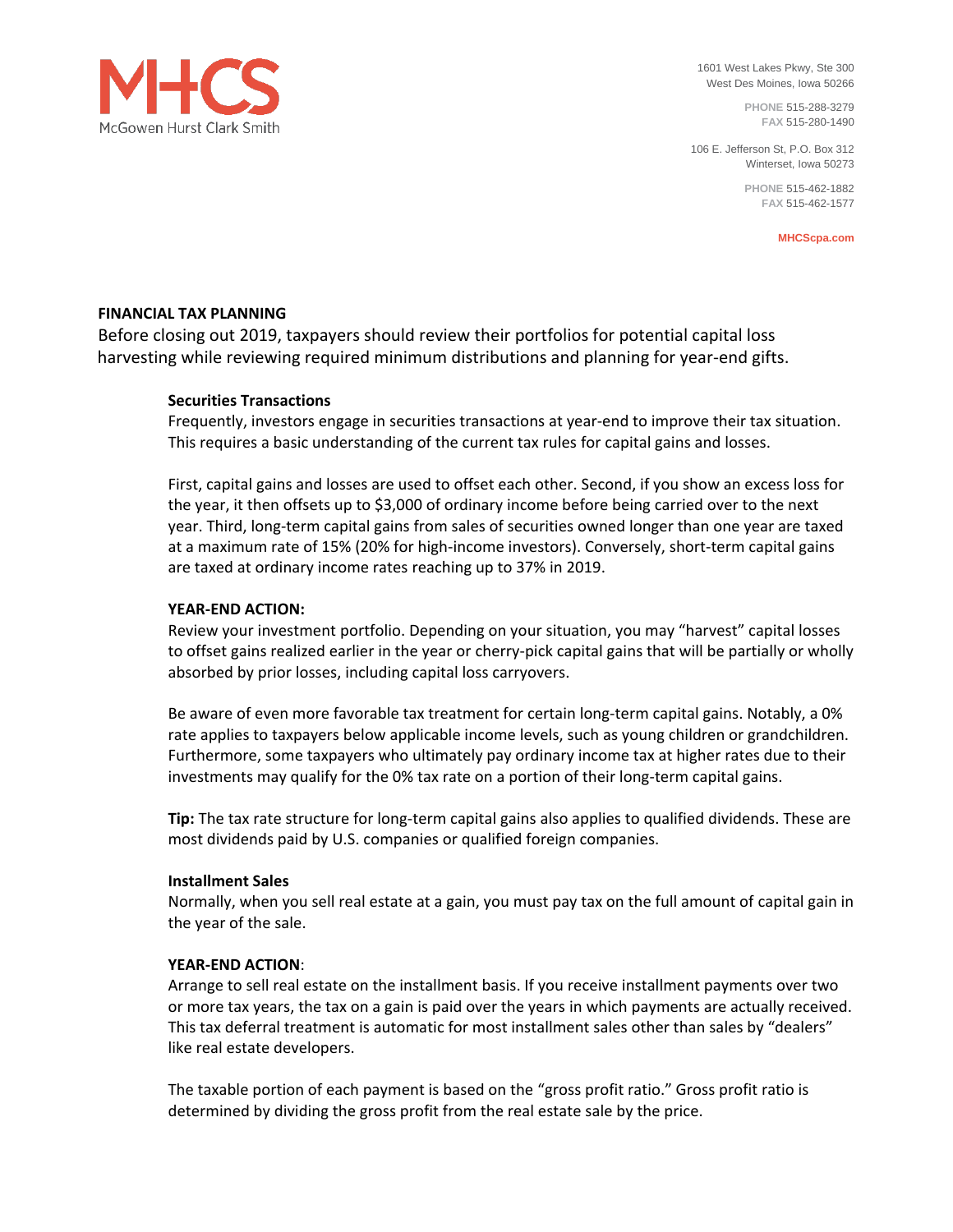Not only does the installment sale technique defer some of the tax due on a real estate deal, it will often reduce your overall tax liability if you are a high-income taxpayer. Reason: By spreading out the taxable gain over several years, you may pay tax on a greater portion of gain at the 15% capital gains rate as opposed to the 20% rate.

**Tip:** If it suits your purpose, you may "elect out" of installment sale treatment when you file your tax return. This means the entire amount of tax is due on the return for the year of the sale. You might do this if 2019 is otherwise a low tax year.

#### **Net Investment Income Tax**

In addition to capital gains tax, a special 3.8% tax applies to the lesser of your "net investment income" (NII) or the amount by which your modified adjusted gross income (MAGI) for the year exceeds \$200,000 for single filers and \$250,000 for joint filers. (Note: These amounts are not indexed for inflation.) The definition of NII includes interest, dividends, capital gains and income from passive activities, but not Social Security benefits, tax-exempt interest and distributions from qualified retirement plans and IRAs.

### **YEAR-END ACTION:**

Assess the amount of your NII and your MAGI at the end of the year. When it is possible, you may be able to reduce your NII tax liability in 2019 or avoid it altogether.

For example, you might add municipal bonds ("munis") to your portfolio. Interest income generated by munis does not count as NII, nor is it included in the calculation of MAGI. Similarly, if you turn a passive activity into an active business, the resulting income may be exempt from the NII tax. These rules are complex, so obtain professional assistance.

**Tip**: When you add the NII tax to your regular tax plus any applicable state income tax, the overall rate may approach or even exceed 50%. Factor this into your investment decisions.

## **Required Minimum Distributions**

As a general rule, you must receive "required minimum distributions" (RMDs) from qualified retirement plans and IRAs after reaching age 70½. The amount of the distribution is based on IRS life expectancy tables and your account balance at the end of last year.

#### **YEAR-END ACTION:**

Arrange to receive RMDs before December 31. Otherwise, you will have to pay a stiff tax penalty equal to 50% of the required amount (less any amount you have received) in addition to your regular tax liability.

Do not procrastinate if you have not arranged RMDs for 2019 yet. It may take some time for your financial institution to accommodate these transactions.

Conversely, if you are still working and do not own 5% or more of the business employing you, you can postpone RMDs from an employer's qualified plan until you retire. This "still working exception" does not apply to RMDs from IRAs or plans of employers where you do not work.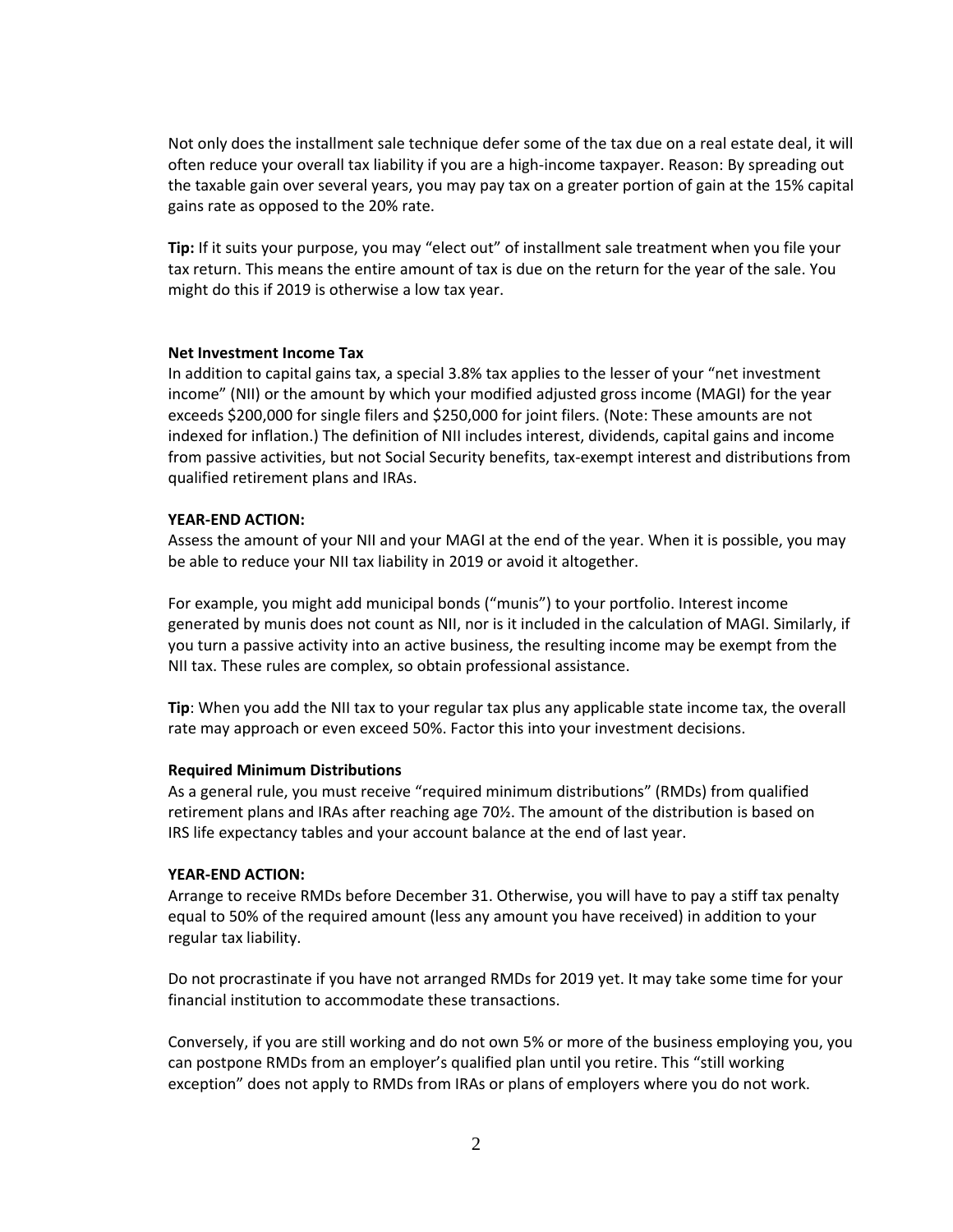**Tip**: RMDs are not treated as NII for purposes of the 3.8% tax. Nevertheless, an RMD may still increase your MAGI used in the NII tax calculation.

### **Estate and Gift Taxes**

Since the turn of the century, Congress has gradually increased the federal estate tax exemption, while eventually establishing a top estate tax rate of 40%. At one point, the estate tax was repealed—but only for 2010—while the unified estate and gift tax exclusion was severed and then reunified. Finally, the TCJA doubled the exemption from \$5 million to \$10 million, inflationindexed to \$11.4 million in 2019. The following table shows the progression of the estate tax exemption and top estate tax rate during the last decade.

| Tax year | <b>Estate tax exemption</b> | Top estate tax rate |
|----------|-----------------------------|---------------------|
| 2009     | \$3.5 million               | 45%                 |
| 2010     | Not applicable              | Repealed            |
| 2011     | \$5 million                 | 35%                 |
| 2012     | \$5.12 million              | 35%                 |
| 2013     | \$5.25 million              | 40%                 |
| 2014     | \$5.34 million              | 40%                 |
| 2015     | \$5.43 million              | 40%                 |
| 2016     | \$5.45 million              | 40%                 |
| 2017     | \$5.49 million              | 40%                 |
| 2018     | \$11.18 million             | 40%                 |
| 2019     | \$11.40 million             | 40%                 |

#### **YEAR-END ACTION**:

Update your estate plan to reflect existing law. For instance, wills and trusts may be revised to accommodate the rule allowing portability of the estate tax exemption.

Under the "portability" provision for a married couple, the unused portion of the estate tax exemption of the first spouse to die may be carried over to the estate of the surviving spouse. This tax break is now permanent, so incorporate it into your estate planning decisions.

**Tip**: With the gift tax exclusion, you can give each recipient, such as a younger family member, up \$15,000 in 2019 without paying any federal gift tax. This annual gift tax exclusion is effectively doubled to \$30,000 for joint gifts made by a married couple. These gifts reduce the size of your taxable estate.

## **Miscellaneous**

\* Contribute up to \$19,000 to a 401(k) in 2019 (\$25,000 if you are age 50 or older). If you clear the 2019 Social Security wage base of \$132,900 and promptly allocate the payroll tax savings to a 401(k), you can increase your deferral without any further reduction in your take-home pay.

\* From a tax perspective, it is often beneficial to sell mutual fund shares before the fund declares dividends (the ex-dividend date) and buy shares after the date the fund declares dividends.

\* Be wary of the "wash sale" rule. If you sell securities at a loss and reacquire substantially identical securities within 30 days of the sale, the tax loss is disallowed. An easy way to avoid this result is to wait at least 31 days to buy back the same or similar securities.